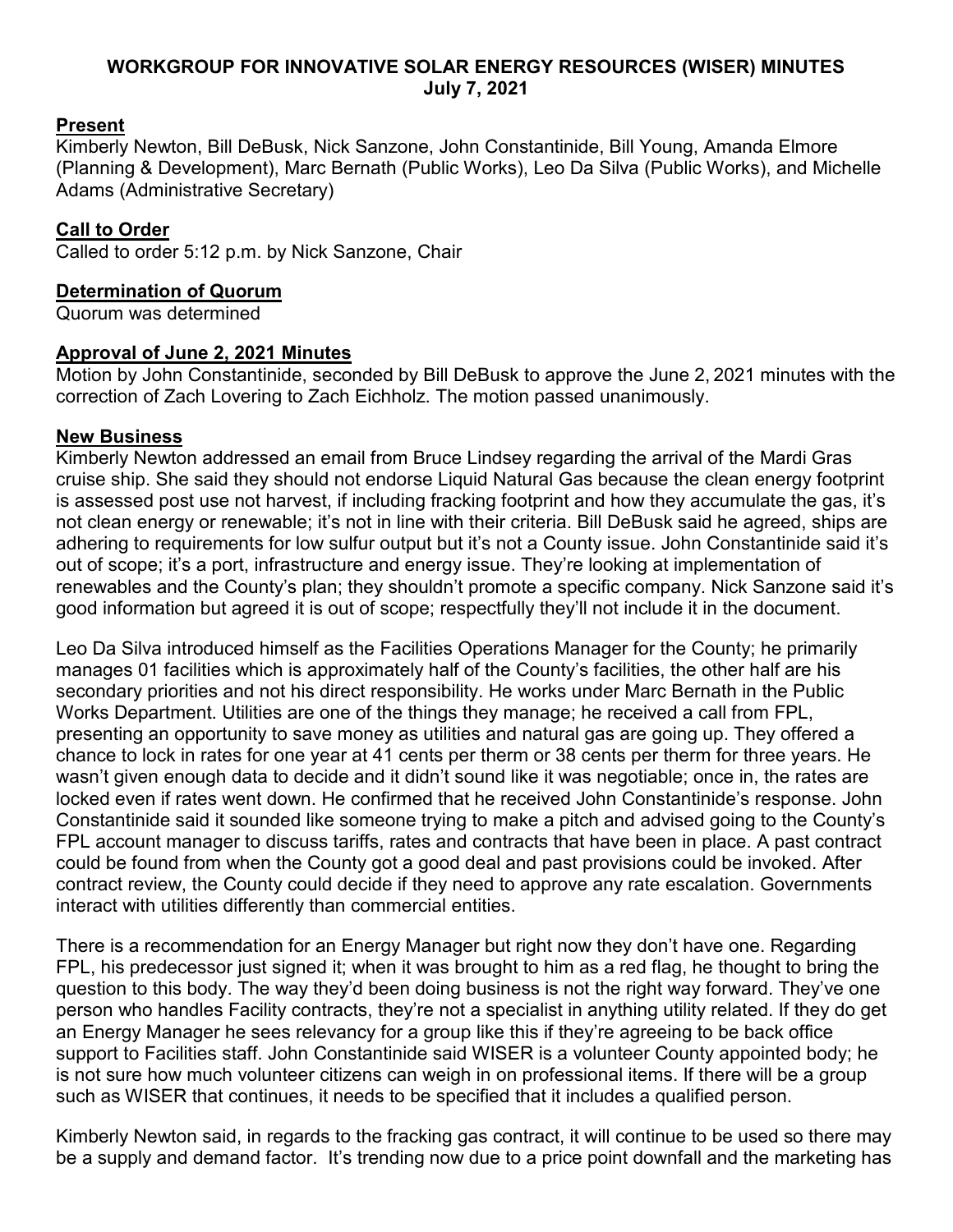increased to push that gas to a lot of different industries including plastics, space and cruise ships. It's a misnomer that it's a cleaner energy as it's measured post use, not at harvest. She asked about the County facilities that run on Natural Gas and proposals to increase or decrease. The WISER group's plan did not include a transition into a phase of Liquid Natural Gas, but Orlando did; they may be a good resource. Marc Bernath said the fleet vehicles is a separate department, that's a criticism of their report. The County is fairly big and he's not aware of any plan by Central Services to address or move away from the current fleet which uses diesel. Facilities doesn't have energy specific projects; they've a 29 million dollar back log of critical things that are breaking every day. They're not looking toward the future but looking to buy band aids every day. They've pitched a plan to dig themselves out of a decade long hole, to the County Manager and have his support. Investment was made before their arrival but not the type needed. Assuming the budget is approved by Commission, they'll start making investment to address the gap. He said they're only aware of the problems they know about; they've told them, without a full facilities assessment of the entire County, they don't know about the things they haven't looked at and have plans for the full facilities assessment. The 29-million-dollar number will grow. The energy items are important but he is looking at how to fix today's fire.

John Constantinide said the Energy Transition Plan could dovetail in. Some energy conservation measures could be tied into the facility condition assessments and upgrades; both could be justified looking at value added. It's a plan, it might not get done and may be changed 50 times. Marc Bernath said Facilities does not have a revolving fund established, it would have to be discussed. They rely on general funds for Facilities. HVAC is one of the things talked about, they'd want to do it efficiently, but are not making investments solely for the purpose of energy reduction or switching to natural gas. Kimberly Newton said similar municipalities have used this for guidance as they get to those replacements and repairs, not proactively.

Nick Sanzone summarized Zachary Eichholz email comments as, the City of Cape Canaveral unveiled their first resiliency plan and it may be worth mentioning the different things going on in the community including Satellite Beach's Sustainability Action Plan. Nick Sanzone said they should recognize the community and what's going on in regards to resiliency, sustainability and energy efficiency.

Marc explained his comment regarding the Executive Summary paragraph four, he asked how they know that a 25% energy reduction has been achieved. John Constantinide said he got the data from the Investment Great Audit in 2013. Marc Bernath said he knew it was proposed but was told by Scott who proceeded Leo that the County elected not to do it, it was too costly. Nick Sanzone said if it's only a projection that hasn't been verified, they'd want to adjust the language. Marc Bernath said Leo is one contract person for all construction and services, and isn't validating any of this. They need an Energy Manager to do better, but is not sure they've saved anything. Measurement validation is imperative. They did some of the energy recommendations but does not know if they achieved the desired effect. Bill Young said if an Energy Manager hiring Honeywell, contracts for a percentage under, the contract manager must hold their feet to the fire to make sure it happens. If personal changes happen, the contract may not be enforced. Nick Sanzone said it must be noted that one of the roles of the Energy Manager will be to hold people's feet to the fire, review those contracts, make sure it's implemented and the goals are followed through. John Constantinide said, and the WISER Board agreed, that the sentence regarding a 25% reduction should be removed since it can't be verified. Amanda Elmore said they should agree that where there are figures, they'll either cite them, change the language or remove them. John Constantinide said that anything without a citation will be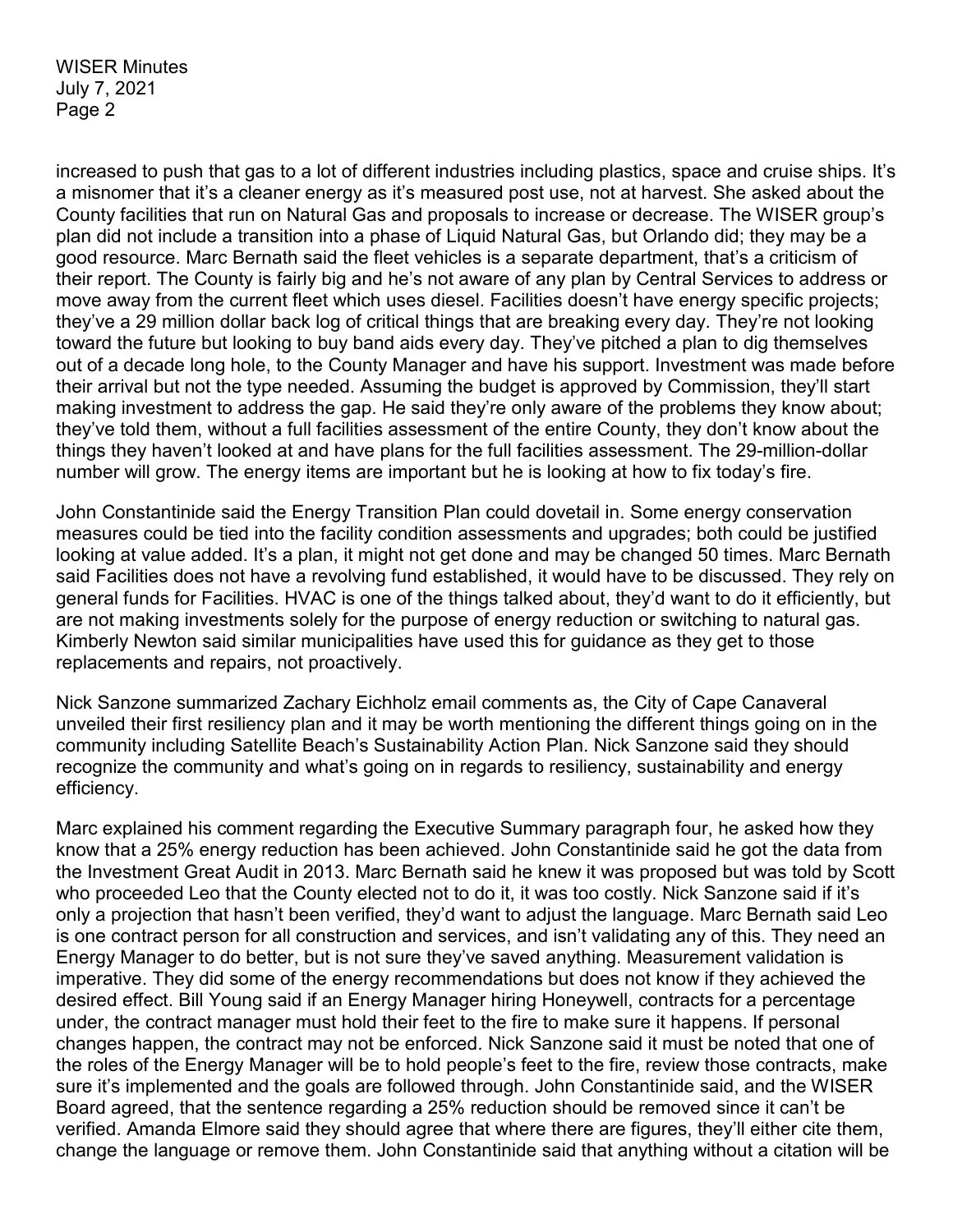removed; within the County, if may not be appropriate to cite. He will turn the Con Edison Solutions into a citation. The 25% was a legacy item, if not valid it should be removed. He can start from scratch with a bold statement. He did cite the 15% in the next paragraph, in appendix two; he can provide a more direct citation.

Marc Bernath said his other underlines were notes regarding the intensions of the WISER Board as a permanent Board. He doesn't think one Energy Manger can act this quickly or handle the scope of the County. Leo manages 01 facilities such as the Courthouse and jail; 02 facilities such as firehouses and libraries call him when needed; Marc finds it strange to be fractured that way. He said if they were going to do something energy wise, they'd have to figure out how to take all that over, they don't have the infrastructure, manpower or oversight. Leo gets the utility bills for Facilities. The production of water for Mims, down south, sewer, electrical, anything that's the utilities department or the sanitation folks, central services and the fleet management, it has nothing to do with it. They've nothing to do with the facilities for Parks and Recreation other than by invitation only. One energy manager inside Facilities is the wrong place. The mention of the sustainability department needs to be brought up front and be directly under the County Management office. He suggests that each large department would need their own Energy Manager. He's not sure it has focus because they want to do everything. A place to start could be an Energy Manager for County Facilities, to start to build successes, that person funding themselves through grants and projects, then expand from there. Regulating business is Planning and Development and fleet is Central Services. The timeline is too ambitious, it takes an average of 286 days to hire someone and it's also dependent on the budget cycle. He suggested a level one Ashrae, going through these buildings, all of parks and utilities to come up with energy conservation measures. He sees it as months or years to develop a comprehensive plan. The audit from 2013 is probably now useless, they've likely band aided the equipment so many times, what was recommended can't be trusted. He has found the County government to have more bureaucracy that the federal government.

Nick Sanzone asked for a consensus, to add to number two, the creation of an Energy Manager in a Sustainability Department under the County Manager. John Constantinide said he is talking about changing the strategy of the plan. It's a broad plan but have been charged by the County and Board to address a very broad number of items. It may have not have been made clear that not all will be done by the Energy Manager. They may need to restrategize after a clearer picture from Marc was given including how the departments work amongst themselves in a tenant like fashion. Kimberly Newton asked Mark about who absorbs the Energy issues for other departments such as Fleet and Parks. She asked if he recommended a designee for each department or an Energy Manager for the entire umbrella. Marc Bernath said he's not aware of the energy functions others have or of an energy program for the County. Utilities, Planning & Development, Natural Resources and Public Works are in the same building but all are focused on their own piece of the pie; the departments do coordinate things that overlap. It's hard to imagine that one Energy Manager could grab it all. Kimberly Newton said that supports the idea of one person or entity whether it's a staff of a couple people or fifty; there currently is nobody to liaison between departments which could lead to additional energy savings rather than individual audits and efforts. Marc Bernath emphasized that some departments have nothing to do with others such as Parks and Rec and fire stations. For repair needs those facilities have some of the same skill sets that Leo has such as electricians and plumbers but may come to them with extensive needs such as construction. John Constantinide said he supports changing number two, limiting the scope at first and then allowing for a broader scope to multiple designations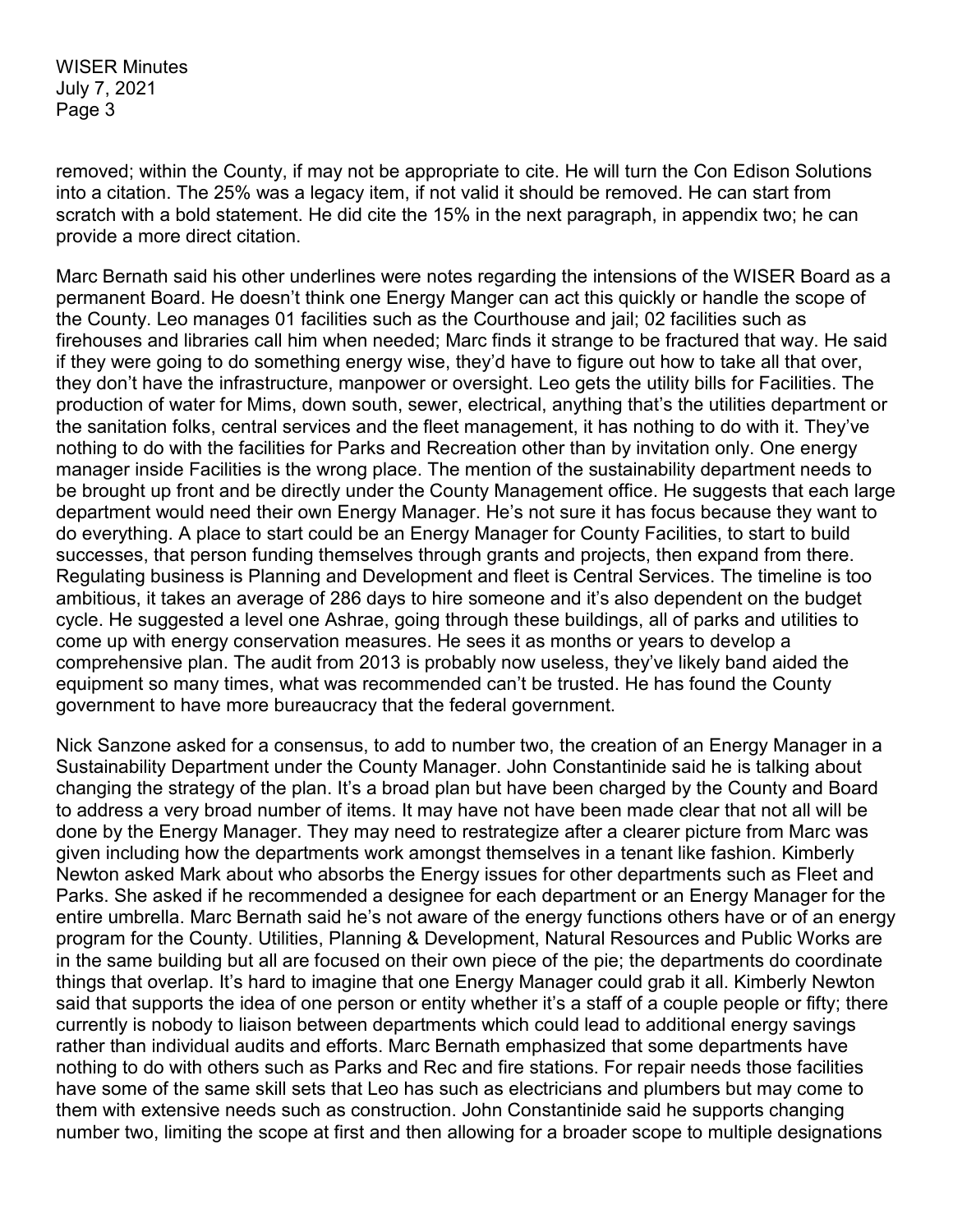across departments so each has its skill set with specific expertise. They could consolidate but there will be boundaries crossed, which may not be affective from a process standpoint.

Nick Sanzone agreed it would be great if the department was its own, under the County Manager with liaisons in each department who would communicate with the Energy Manager. It's similar to how they run their green team in the City of Satellite Beach. He suggests language such as, creation of an Energy Manager position and a Resiliency Department with liaisons to all departments. Amanda asked if it should be creation of an Energy Manager for Facilities and questioned what a liaison would be liaising at first. Kimberly Newton said it would be the deficits in each department. Amanda Elmore said what would work is having success with one position that reports to Leo for 01 Facilities, limit their scope, let them have success and then replicate the position, building the program. They need to be specific. Marc Bernath said if Facilities is the biggest area to save money and the County's facilities are under Leo, that's an area they can have success in. Leo Da Silva said they can have specific goals, such as wanting to reduce their energy consumption by 20 percent in the next 20 years and listing the areas they can save energy such as facilities and vehicles. They should develop a project with a structured breakdown of how to achieve that goal. John Constantinide said their plan may give them justification to say that citizens have asked for this. He does not want to bring something detailed to the point where the County picks it apart, he would rather Public Works come in and say they have backing from a workgroup provided by the Commission and will substantiate it with their own information. The WISER Board doesn't have the details they do. Once they get the verification information that they have the authority to put in, they'll have more horsepower to do more. This is at a high level, it's all recommendations.

Bill DeBusk said he agreed with recommending the Resiliency office and the Energy Manager; Facilities being a great place to start. Somebody needs to figure it out on a broad scope because it's so fractured. Marc Bernath said they could recommend an Energy Manager whose initial scope would be Facilities; they could look at how that would expand into an overarching system for the County and that's the rest of the report, the other things they should dive into. Facilities would need to a full time Energy Manager to support the Energy Manager. It must be clear to the Board that it requires additional investment so that it's not left to one person to do it all. Nick Sanzone suggested editing number two to include support staff in appropriate departments and define the Energy Manager position as a pilot project within the Public Works Department. In goal three, where they've bolded the recommendation for the Energy Manager position, they can add a section that defines it and states, based on the recommendation of the Public Works Director, they'll use this department where it can have the most tangible impact and grow the position from there.

Marc Bernath said the recommendation would be better coming from the WISER Board rather than himself. He does think the position would be helpful but it was not in his County budget submission because there are three or four other positions that he needs, more critical than this. The WISER Board was tasked with looking at it and he has been very straight forward that it's not in their priorities based on all their unfunded. It is inconsistent with his budget submittal. John Constantinide said they can eliminate the part where he recommends it and only state that he has told them there is not an Energy Manager; they need to address the lack.

John Constantinide said this could justify WISER's continued existence in order to create a continual projection plan for items beyond facilities such as EV, Solar PV, mitigation of peak demand and code changes. It could take that burden off of the Energy Manger. There is a lot beyond facilities that this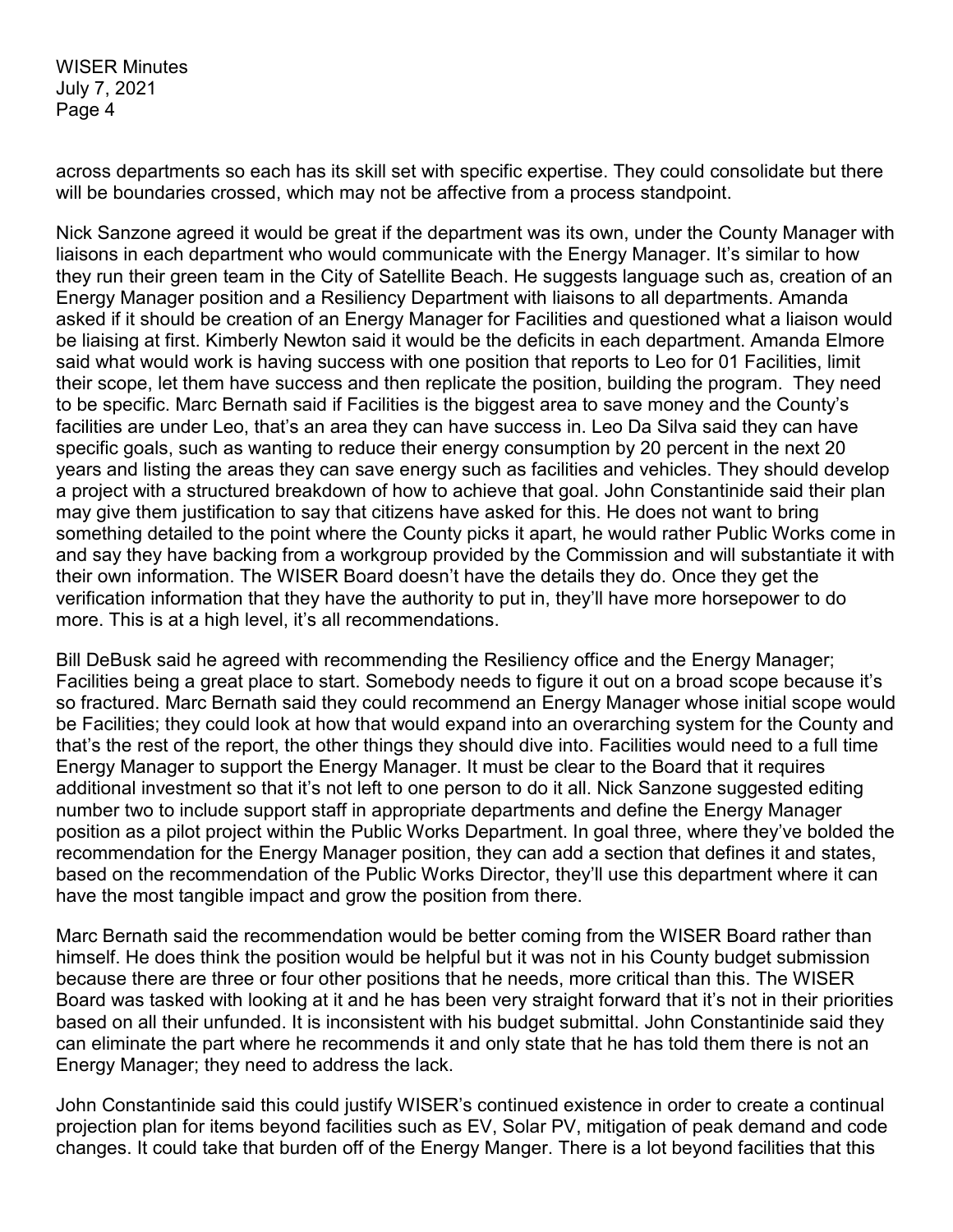plan is addressing. The Energy Manger could take care of Facilities and the future WISER can take care of the rest. Bill DeBusk said they can do the gas price and natural gas research.

Leo Da Silva asked if they consulted other counties in their research that have successful programs in place. Kimberly Newton said several of them are involved directly with counties and cities; she followed Orlando's and Orange County's plans for the past five years as they've implemented and recreated. The Solar Center and other associates bring a wealth of daily interaction, that's what they do and why they were chosen. John Constantinide said they did read success stories, this would be unique with more citizen involvement than something more technical. Items four through six on page three, are high level items the WISER could still address but items two and three can be focused on the Energy Manager positions, focusing on facilities and looking at energy conservation. They already have FPL's Solar Together program. The Energy Manager may want to look at the possibility of bringing that in to the facilities regarding utility rates, a big issue. There may need to be an Energy Manager and a Utility Manager. The Utility Manager may be more poised to address utility contracts, rates, negotiations and the continuation of Solar Together.

Marc Bernath said the Energy Manager wasn't a priority. He had asked for other positions this year and was told they don't have the money. The selling point for this will be return on investment. He had a Utility Manager and Energy Manager at his previous job, here there is a contract person who does it all. Kimberly Newton said the return on investment will be more than identifying the cash savings. Resiliency across the board, public heath and money that won't be spent, are quantifiable. Counties such as Pinellas, Miami-Dade and many others are way ahead in their efforts.

The WISER Board and Marc Bernath discussed the timeline for hiring the Energy Manager. John Constantinide suggested a two-year implementation plan. Marc Bernath said the next budget period starts next Spring, the budget presentation is in June; approval for the following year is in September. The board consensus was to append the timeline language to, for budget fy 2022/2023. Marc Bernath said his decision to include the request in his budget depends on how this report is received. If they don't have the Commission;s support when they deliver this, he wouldn't go against them; if they do have support, it will be in his submission.

Nick said he wanted to include Table 1 on page 10 in the power point. Marc Bernath said the square footage (1,742,860) looks like 01 facilities, they've 4.5 million square feet for 01 and 02 facilities. That should be caveated appropriately. Leo is responsible for maintaining 01 facilities, he maintains 02 facilities as needed. John Constantinide said he realized there were more County buildings but didn't know the difference between 01 and 02 until this meeting. Leo Da Silva said they're all County facilities but they're only funded to maintain 01 facilities, which are non-reimbursables. John Constantinide said he will keep the 01 figure, as it is most appropriate. Nineteen years is a long payback for solar and ECMs; he was conservative with ECMs as Orlando advised his figures were a bit aggressive. Energy conservation measures may need to be separated from solar in a chart. Marc Bernath said average solar warranties are 10 to 15 years and the chart shows well past that.

Nick Sanzone said he will make changes to the presentation as approved by the WISER Board during this meeting and John Constantinide will make changes agreed on in the document. Those changes will be reflected in the minutes. John Constantinide said he will rework the table, removing the 02 facilities when he receives the list of 01 facilities. It'll be limited to a sample, noting it's a sample since the County pays for both types of facilities but pays Public Works for 01 facilities. Marc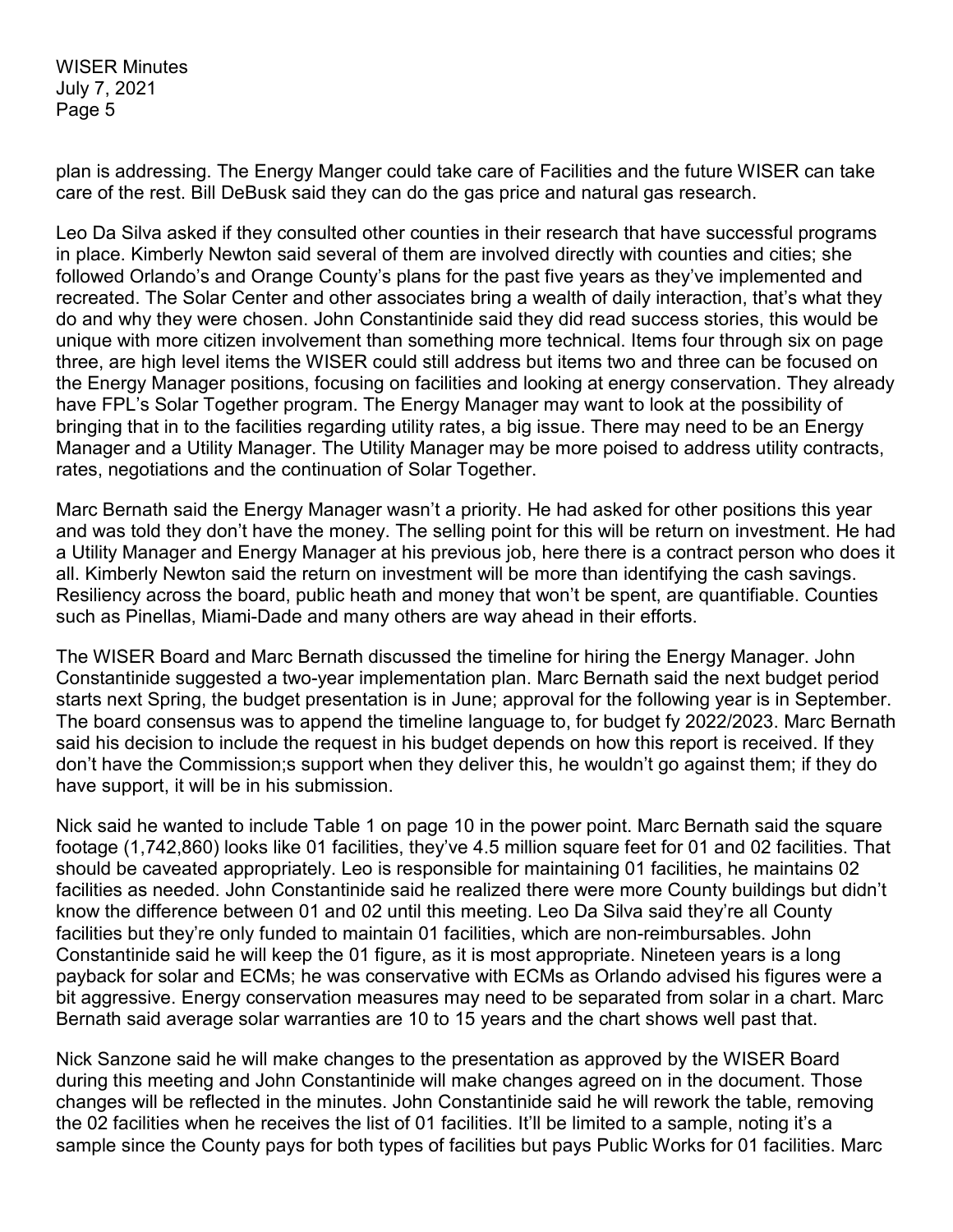Bernath said to note that not all are overseen by Public Works Facilities. Amanda Elmore said to note that it's a sample of the 4.5 million square feet. John Constantinide said in the sentence that describes the summary for tables one and two, portion will be replaced with sample, of the 4.5 million square feet of County building facilities, maintained by both Public Works and other departments. Marc Bernath said that he has addressed his concerns, he realizes a lot of work went into this and he appreciates it. Kimberly Newton said she wished they had met with him sooner but appreciates that he had several months on the job to learn where the disfunctions were.

Nick Sanzone said a change is needed on page seven where it lists 14 County facilities and 17 libraries. John Constantinide said they'll add another table there to break apart the solar from the ECMs. The Commission may want to at least pursue the ECMs. Kimberly Newton asked about someone in charge of weatherization and energy audits or if that was part of the deficit. Marc Bernath said there is nobody doing audits, the backlog is of critical issues that are ready to break or will break in the next couple of years including HVACs, leaks and plumbing issues. It's not about saving money, it's keeping things operational. John Constantinide said they're WISER, they deal with electricity, but in energy audits, water can be saved; he will include it. Bill Young said in Titusville, developers are getting approval to build on top of well fields. There is a group of people now pushing for water rights. The city was fined \$250,000 for a sewage spill four months ago which polluted a lot of the water the city pumped. There is a lot of cost and energy there. John Constantinide said it's not in their charge, they should mention it and cite a study of the cost, but not quantify it. Marc Bernath said water is the Utilities and Sanitary Departments, not Public Works. There is not an energy performance contract.

Nick Sanzone referenced goal three, identify policies and practices that serve as barriers, and said they may need to mention how big the scope is. It requires the Board to continue, to refine what they've been working on, work with an Energy Manager, grow the position and find the test bed for it. Marc Bernath said to underscore that it's not one person. John Constantinide said the facilities part of WISER goal one would be great for the Energy Manager. Goals two, three and part of one could be developed by WISER, who would make further recommendations. Nick Sanzone said they'd need to recommend the scope of WISER not be limited to solar. The group discussed possible name revisions for the future WISER group and the meaning of sustainability and resiliency. Amanda Elmore said they don't need to determine their acronym now but need to say what they want to do going forward; it has to be valuable to departments like Marc's and others. John Constantinide said they could explain that they'd continue to do more with the three goals. Nick Sanzone said they'd ask for approval to continue the Board, based on the goals of the Board and they'd recommend that their title reflect their scope and discussed in their first meeting. Bill DeBusk said the WISER group has people that can back up an Energy Manager, citing what they do in various cities in their professions. They could be support for helping the County figure out how to organize, attack, and solve the problems. Amanda Elmore explained that WISER does not fit on an organizational chart, they'd be an advisory board. They've advisory boards that different departments present to. For example, a department with an ordinance change would present to the Building Construction Advisory Committee, they provide a recommendation that goes to the Board. She sees them to be the same as other advisory boards. Right now, their staff liaison is through Planning & Development; that may change moving forward, possibly being the Energy Manager. It may evolve as their focus evolves. It will take a resolution to resurrect them and they need to agree on the language for that request. They're sunsetting after this meeting and can't meet until after the report is presented and either accepted or rejected.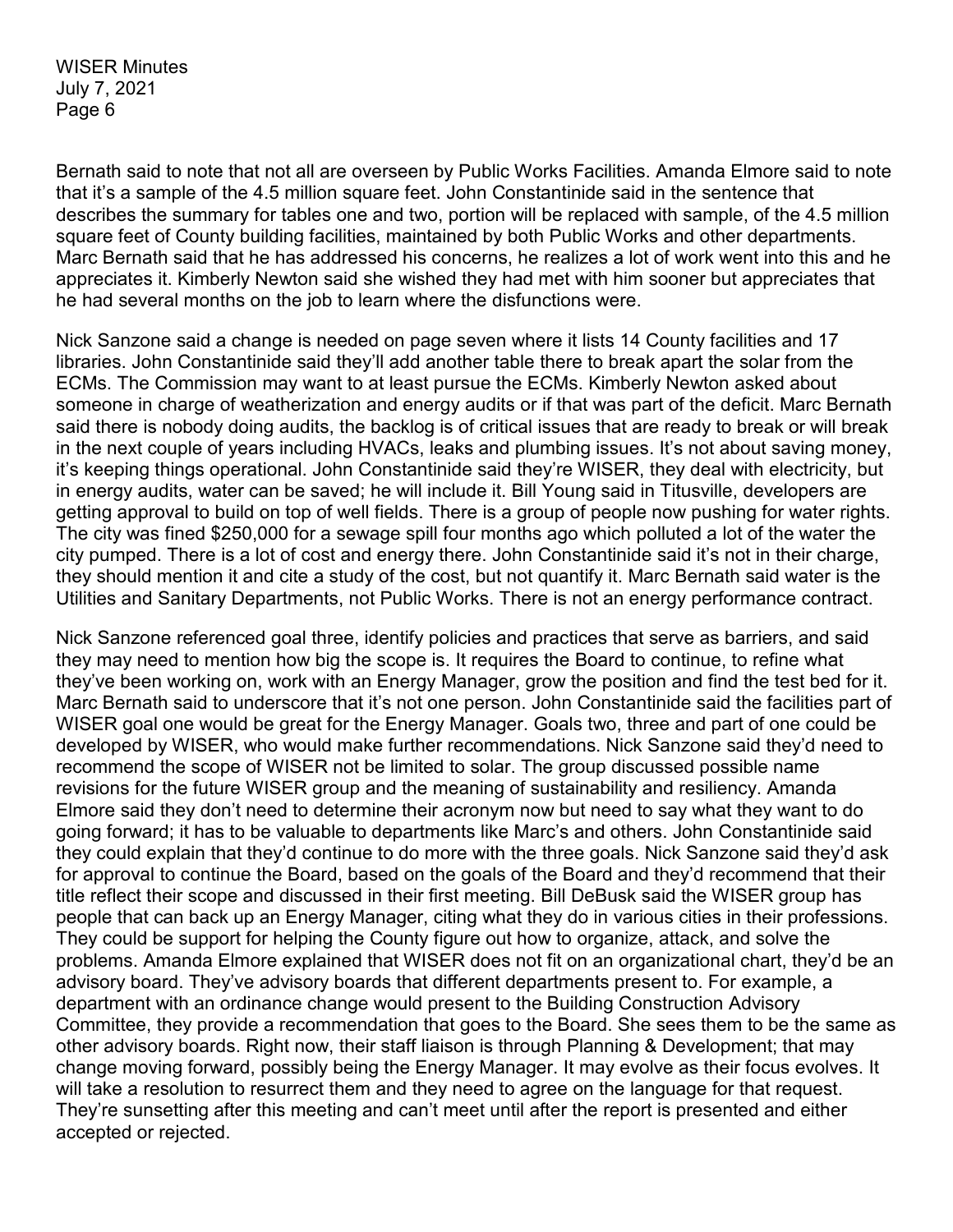Nick Sanzone said they will suggest being reincarnated as a new board and based on the findings of the WISER board; the scope of the new board would be to facilitate a relationship with the Energy Manager position that will grow into a larger scope. They could recommend a Workgroup of innovative solutions for energy resources (or conservation, or resiliency). They can give examples of possible titles. Kimberly Newton said they should state it as resiliency department support staff which would lend to familiarity with the concepts. Amanda Elmore said that the County Commissioners are very intelligent people, highly educated. Nick Sanzone edited the recommendation as, recommending the creation of a workgroup for innovative solutions for energy resiliency, that board will work with the Energy Manager to facilitate the implementation of the recommendations of the WISER Board and that the WISER Board should be staffed with individuals that represent…. Amanda said she would send language from the original posting she will send him. Kimberly Newton said the board should be charged with the identification of issues. Marc has been here for less than a year and has found 29 million dollars of problems needing solved that were already sitting there. John Constantinide said he assisted Leo with questions; they're a resource for the community and County staff. Amanda Elmore said that mentioning their function as cross departmental support is important. She will resend a list of departments she had thought the group would touch.

Nick Sanzone said to strike the following sentence on page two, resources from existing programs and plans are already in place and have achieved a 25% reduction of energy consumption and to add a citation for the 15%. John Constantinide said page three, number two will read, Energy Manger position focused on Facilities as a pilot position for application in other County department efforts including EVs and solar with the long-term goal of creating a Resiliency Department that oversees Energy Managers in multiple departments. Marc will not recommend but will say there is no Energy Manger; any Marc recommendation will be changed. Nick Sanzone said the timeline on page four will change. In reference to finances on page five, Marc Bernath said, for Facilities, it's all mission or generally funded. He doesn't know what it would take for a revolving fund. He thinks of Utilities as a revolving fund because they're collecting revenue. John Constantinide said he will leave that language as is. He will split up table one, facility ECM and table two will look at paybacks with solar and ECMs, so the ECMs alone will get their say. The table from the top down to simple payback of ECMs alone, 8.11 years, is one. Table two will start with estimated total cost to install roof-mounted solar panels, to the end. The dates on page four will be changed to the 22/23 budget cycle. He will shift WISER goals two and three to be done by the successor of WISER and half of one not dealing with facilities, the other half of one relating to facilities to be done by the EM. The EM can start to be focused and then grow into the other positions. Referencing goal one and the three plans he said appendix one will be done by the EM. Appendixes two and three they need to stew with, they'd be done by other EMs.

Bill DeBusk said it doesn't make sense to him to split these items up between different Energy Managers. The first Energy Manager is already being recommended for Facilities, it's for them to decide what to do, he doesn't think WISER is part of any of these. The appendixes contain best practices and cost benefit analysis for putting solar on a facility. John Constantinide said WISER would develop the vision and planning. Regarding the continuation of the WISER Board, on page three he will add sublevels to number one, four through six will become a through c under number one. The creation of the Energy Manager position will be extra language they'll put in. Number three can become 2a. Nick Sanzone said 2b could describe the future of the Energy Manager position becoming a Director in a Resiliency Department. Bill DeBusk said he doesn't think the WISER Board will be the one to investigate and deploy energy conservation. Someone will go out, examine the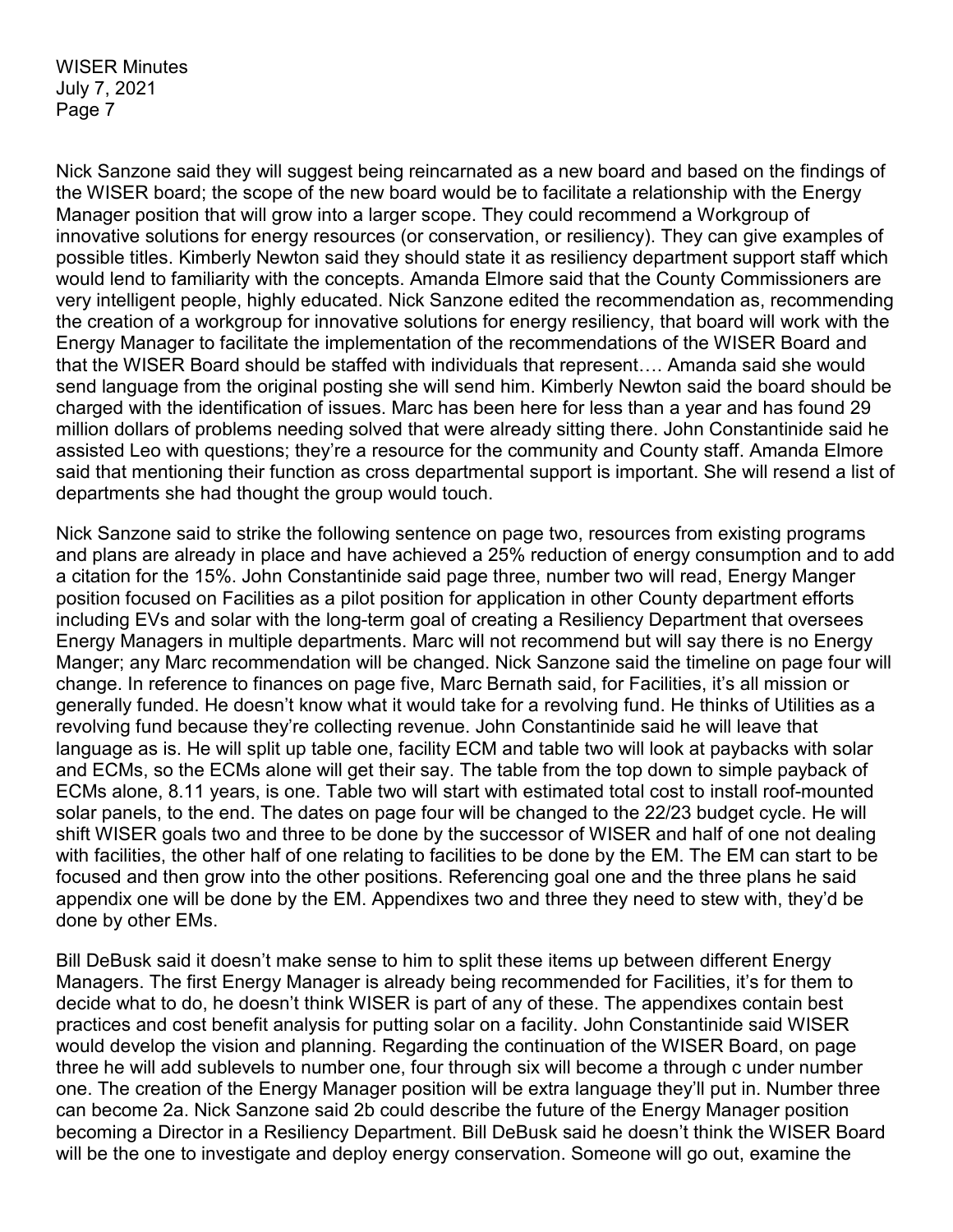buildings to see what needs to be done to put these ECMs in. John Constantinide said that would be for the EM, he was talking about the planning. They made a 130-page plan, it won't be the last. Bill Young said it's not an application it's a vision. Bill DeBusk said his vision for the extended WISER Board was to help support the County to move forward with these recommendations, not do them. John Constantinide said he would keep number six and create sub-bullets for one and two so there is more of an explanation of what WISER would do, what the EM would do and how it would develop to many EMs and a Resiliency Department. Three through six would stay intact.

Nick Sanzone said, regarding Marc's comment on page 15, another paragraph would be added to say the Energy Manager will initially be housed in the Public Works Department and will be used as a testbed to prove its efficacy and will eventually grow into a Resiliency Department of its own where an Energy Management Director can oversee multiple Energy Managers in the appropriate departments. John Constantinide explained that this place, in goal three is where they identify policies and practices that serve as barriers to the adoption of advanced energy technology and make recommendations on policy revision. Part of overcoming a lot of those obstacles is to have the people in place to execute vision and items, find solutions and become energy efficient.

Amanda Elmore said they'd send a revised document to Marc. She thinks it will be brought to the August 24<sup>th</sup> meeting. John Constantinide suggested he could meet with Leo or Marc. Kimberly Newton said she has appreciated their input but from this point, changes shouldn't be made per their recommendations outside of what the WISER Board can agree on; they need time to asses their recommendations. John Constantinide said they can't meet again. Amanda Elmore said that if there is an additional comment from Marc or Leo, they'd state it in the staff report. Nick Sanzone recommended a motion to allow John Constantinide to make edits to the document. Kimberly Newton said she trusts John to make those decisions based on the remaining 40 minutes they have as a Board tonight, but to take conclusions they agree upon as a Board then consult outside of their Board, she does not agree with. Bill DeBusk said it would be fine, but no interactions after tonight. Amanda Elmore said they won't be able to approve a draft, she will send the final document to everyone when John sends it to her. Marc has to be familiar with what's in it or he can't brief the Commissioners. There might be some things that Marc will have to say they aren't sure about. It is their product, not staff's product. John Constantinide said he can put staff comments to the final version in footnotes. Kimberly Newton would agree as long as it is noted as an additional comment to their document, not changing the document itself.

Motion by John Constantinide, seconded by Bill Young to allow John Constantinide to implement the changes discussed, present a final version to staff and to note staff recommendations in the final version. The motion passed unanimously.

#### **Old Business**

Nick Sanzone read through the following presentation which includes some subsequent edits made by the WISER Board.

**Slide 1: Workgroup for Innovative Solar Energy Resources (WISER)** Brevard County, Florida Energy Transition Plan (ETP)

http://www.brevardfl.gov/PlanningDev/workgroup-for-innovative-solar-energy-resources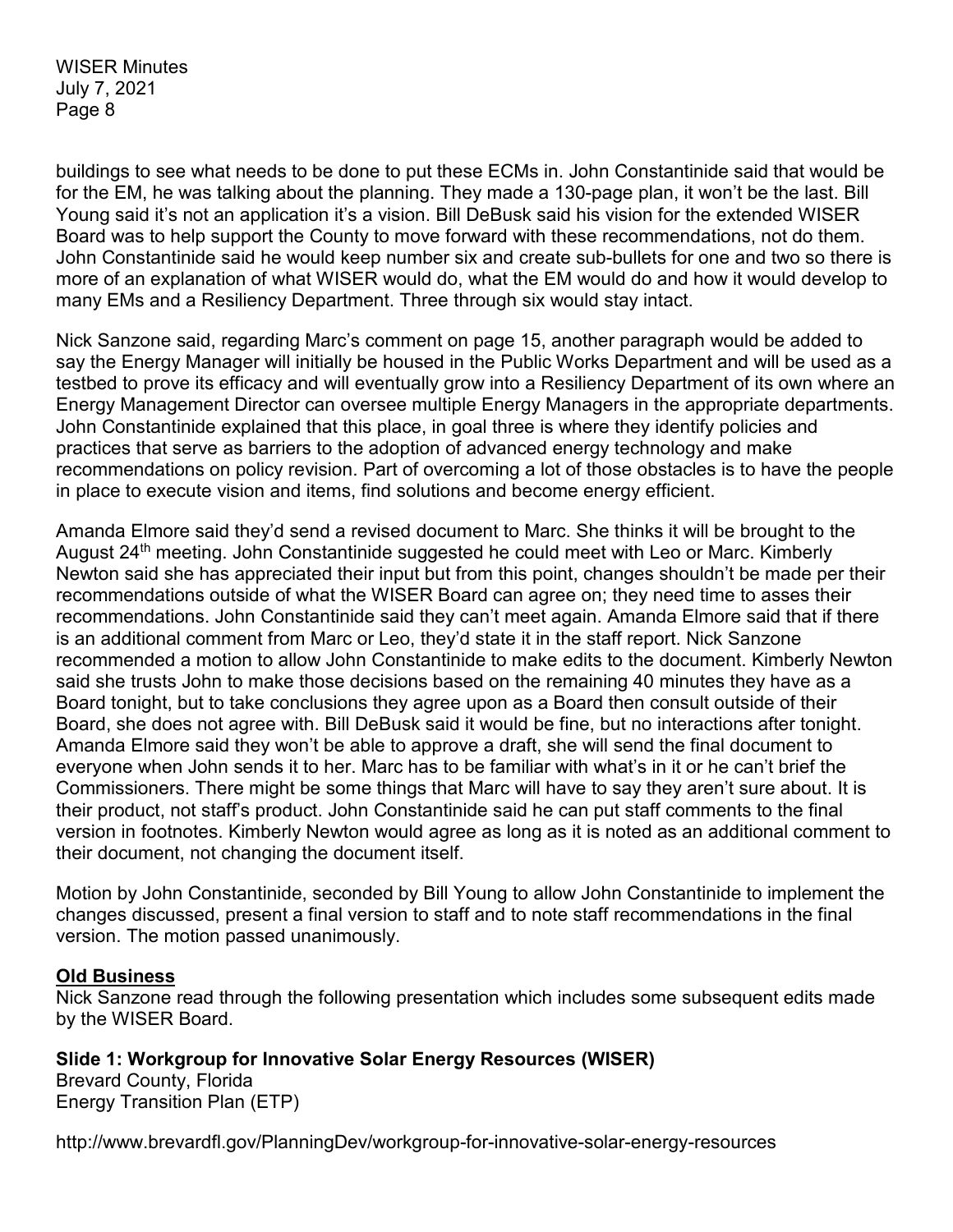## **Slide 2: County Energy Resources History**

- Brevard County Government has already taken significant steps in transitioning to clean energy.
- On January 22, 2019, Brevard County approved the FPL Solar Together program. Allowing the County to virtually offset its power consumption with solar panels without the need of owning equipment.
- In 2012, ConEdison Solutions completed an Investment Grade Audit (IGA) report. Implementation of the recommended energy conservation measure (ECM) would result in total avoided cost of over \$9M and an annual savings of over \$45,000.
- Brevard County has waived PV permit fees since 3/20/18. Current program expires 3/19/2023. There have been 1,040 Solar Photovoltaic fees waived from 3/20/2018 to 7/5/2021 valued at \$261,602.11.

## **Slide 3: Workgroup for Innovative Solar Energy Resources (WISER) Overview:**

- Define: Workgroup for Innovative Solar Energy Resources (WISER)
- Role: WISER provides Brevard County with information and resources needed for the transition to using clean energy.
- Methods of innovation: Improving energy conservation, transitioning to solar and/or wind power, energy storage, and transitioning to electric vehicles.
- Resiliency: Furthermore, using clean energy to enhance energy resilience will justify the strategic acquisition and installation of renewable energy infrastructure.
- Return: Possible savings of over \$2.3 million over 20 years through continued implementation of energy conservation measures (ECMs) and installation of solar PV systems.

## **Slide 4: Graphic: Donald Duck Diving**

## **Slide 5: Graphic: Aladdin Making it Rain Money**

# **Slide 6: Graphic: Bugs Bunny Counting Money**

# **Slide 7: What is the Energy Transition Plan (ETP)**

- This Energy Transition Plan (ETP) is the product of the WISER Board.
	- o This plan addresses the goals set by the Board of Brevard County Commissioners.
- The ETP addresses the challenges and opportunities related to the transition to clean-energy sources.
	- o Economic sustainability, job creation, energy reliability and independence, and longterm resiliency will all be addressed as beneficial results of the plan.
- The ETP recommends changes that will support the sustainable and resilient growth of Brevard County, its employees, departments, programs, as well as its residents, businesses and other community stakeholders.

## **Slide 8: Picture of Nick Sanzone with Rooftop Solar**

Goals: The Board of County Commissioners created three goals to give direction to the WISER Board.

## **Slide 9: WISER Goal 1: Cost-benefit analysis and plan for County government to transition to clean energy sources.**

- Reviewed:
	- o Solar Together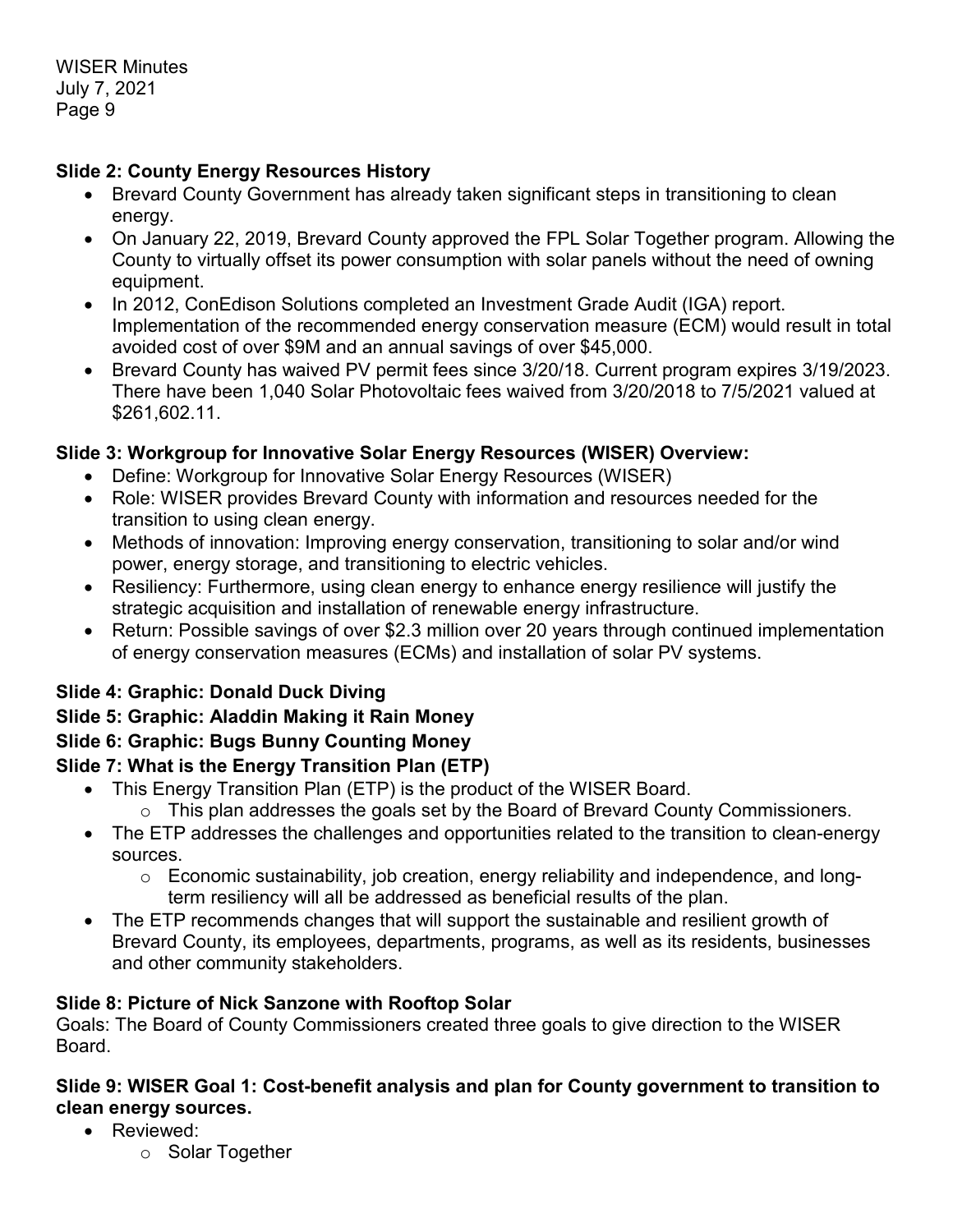- o 2013 ConEdison Solutions Investment Grade Audit (IGA).
	- Reviewing 14 county facilities and 17 libraries.
- o Market: Since 2010, the cost of Photo Voltaic (PV) has dropped 82%
- Created:
	- o Energy Reduction Implementation Plan
	- o Facility Clean Energy Transition Plan
	- o Electric Vehicle (EV) and Fleet Transition Plan

### **Slide 10: WISER Goal 2: Recommendations to improving public access to economically beneficial clean energy technology.**

- 1. Provide support for events that highlight clean energy
- 2. Promote solar ready construction
- 3. Provide education and disseminate information about energy efficient construction, the International Green Construction Code (IgCC) powered by ASHRAE Standard 189.1, and weatherization
- 4. Support Florida Solar Energy Center and other related community efforts
- 5. Incorporate electric buses for Space Coast Area Transit when feasible
- 6. Procure, promote, and install PV, EV, charging infrastructure at County facilities
- 7. Promote the installation of EV charging infrastructure at commercial and residential properties

### **Slide 11: WISER Goal 3: Identify policy and practices that serve as barriers to the adoption of advanced energy technology within the County and make recommendations on policy revisions.**

- Internal
	- o Practices,
		- Hiring an Energy Manager will solve most of there internal barriers.
- **Fxternal** 
	- o Education:
	- o Codes
	- o Policy

### **Slide 12: Figure 1. FPL Comparisons of Harry T. and Harriette V. Moore Justice Center.** Graphics: Rooftop Solare and FPL Solar Together

## **Slide 13: Table 1. Facility ECM and Solar Cost-Benefit Analysis Summary:**

## **Slide 14: Recommendations:**

- 1. Maintaining WISER as permanent Board with broadened responsibility to address ongoing energy, water, and resource conservation and transition.
- 2. Creation of an energy manager position.
- 3. Identify and implement energy efficiency measures (EEMs) with County assets.
- 4. Investigate and consider energy conservation and clean energy adoption strategies; considering Brevard County's participation in Florida Power and Light's (FPL) Solar Together Program.
- 5. Prepare for the imminent transition to electric powered vehicles.
- 6. Develop an integrated energy plan for solar PV systems, EV charging, mitigation of peak demand charges, and power resilience.
- 7. Take actions to empower Brevard County residents to transition to clean energy sources.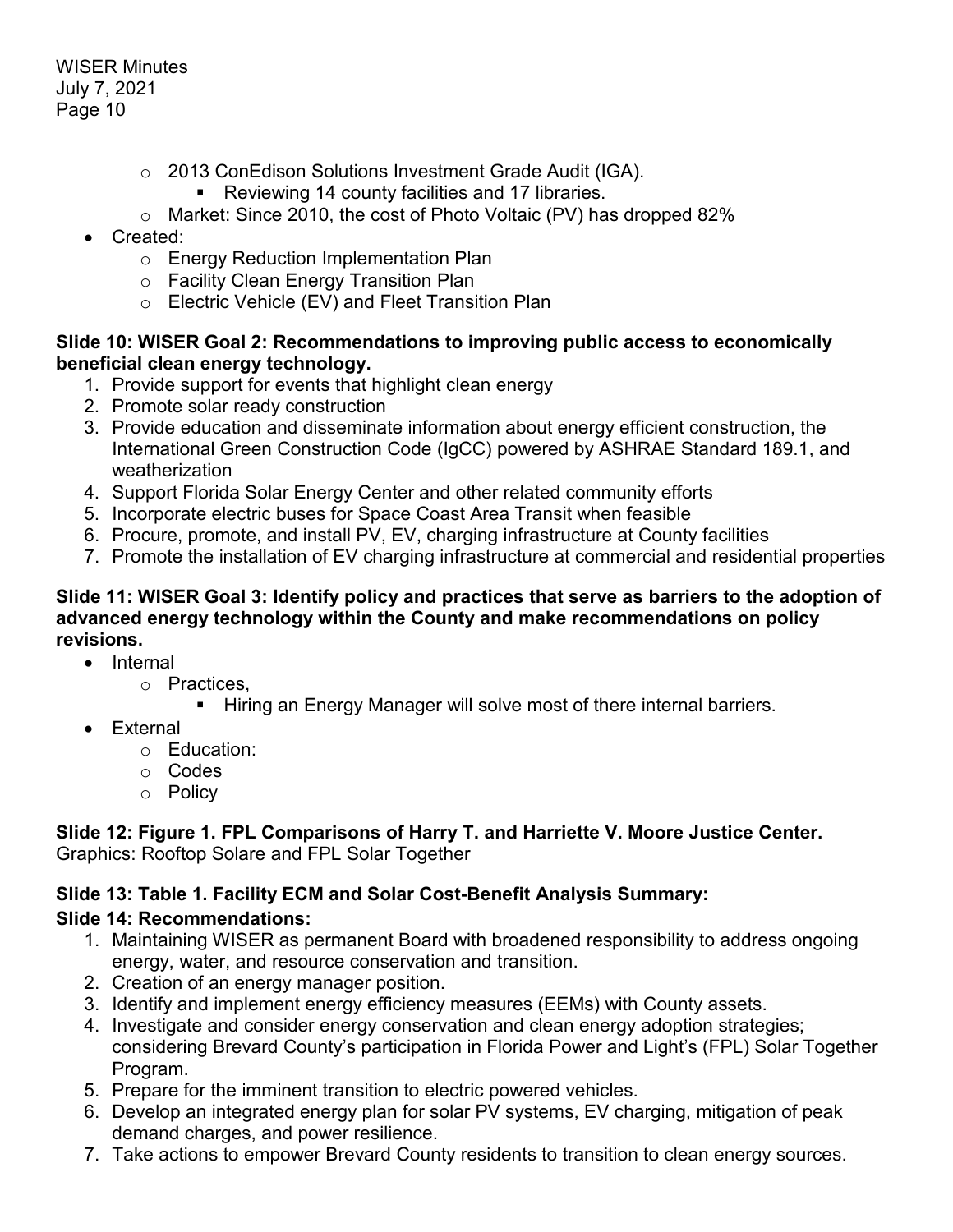### **Slide 15: WISER Accomplishments**

- Completed Brevard County Energy Transition Plan
- Developed Three Detailed Reference Documents with a cost Benefit Analysis Sections.
	- o Energy Reduction Implementation Plan
	- o Facility Clean Energy Transition Plan
	- o EV Transition Plan
- Developed Electric Vehicle Cost Benefit Analysis tool.
- Provided Recommendations for Removing Barriers and Improving Public Access to Clean Energy.

### **Slide 16: Any questions?**

Thank you

Graphic: Lightbulb with Inset of Solar Panels

### **Slide 17: Appendices:**

- 1. Energy Reduction Implementation Plan (Appendix 1) This is a clean energy strategy to reduce energy footprint through building energy audits, energy conservation measures (ECMs), such as weatherization, and installing solar
	- technologies on facilities to the meet remaining energy needs.
- 2. Facility Clean Energy Transition (Appendix 2) This provides clean energy solutions for facilities, with a primary focus on solar photovoltaic (PV) systems. Cost-benefit models are included to strategize solar system implementation with ECMs.
- 3. Electric Vehicle (EV) and Fleet Transition (Appendix 3) This is a strategy to help Brevard County leaders understand and uncover the opportunities available to get municipalities on the path to electrify municipal fleets and public transit. Furthermore, this provides guidance for how to best encourage

Amanda Elmore said that he can pull a table that he needs to replace in the presentation from the final document. Kimberly Newton said it's important to close with the information on slide 15. Amanda suggested to take out any words that aren't absolutely necessary. They won't be able to finish this today, they'll need to take a vote to trust Nick to make sure the presentation is reflective of the plan that John sends. They'll need to allow for scrivener's errors as well as changes that staff might offer such as the wrong department being referenced. He will need to mirror the language in the plan.

Motion by Kimberly Newton, seconded by Bill DeBusk to allow Nick Sanzone to draft the final presentation using the presentation shown as the base to include corrections from Amanda or staff to finalize the Commission presentation. The motion passed unanimously.

John Constantinide said the input he is receiving is from staff and that from what is on the recorder and notes taken by the WISER Board. Amanda will collect the groups written notes to send out collectively to the Board. Bill Young said, if people weren't sustainable in the first place, that's why they're' in the mess they're now. Sustainability as a basic goal needs to me mentioned in the document. Where it mentions clean energy, it should mention renewables. Kimberly Newton says her peer groups have moved past the word sustainability because we can't live if we sustain what is going on now. Bill Young said sustainability is all living creatures working together, one's waste is